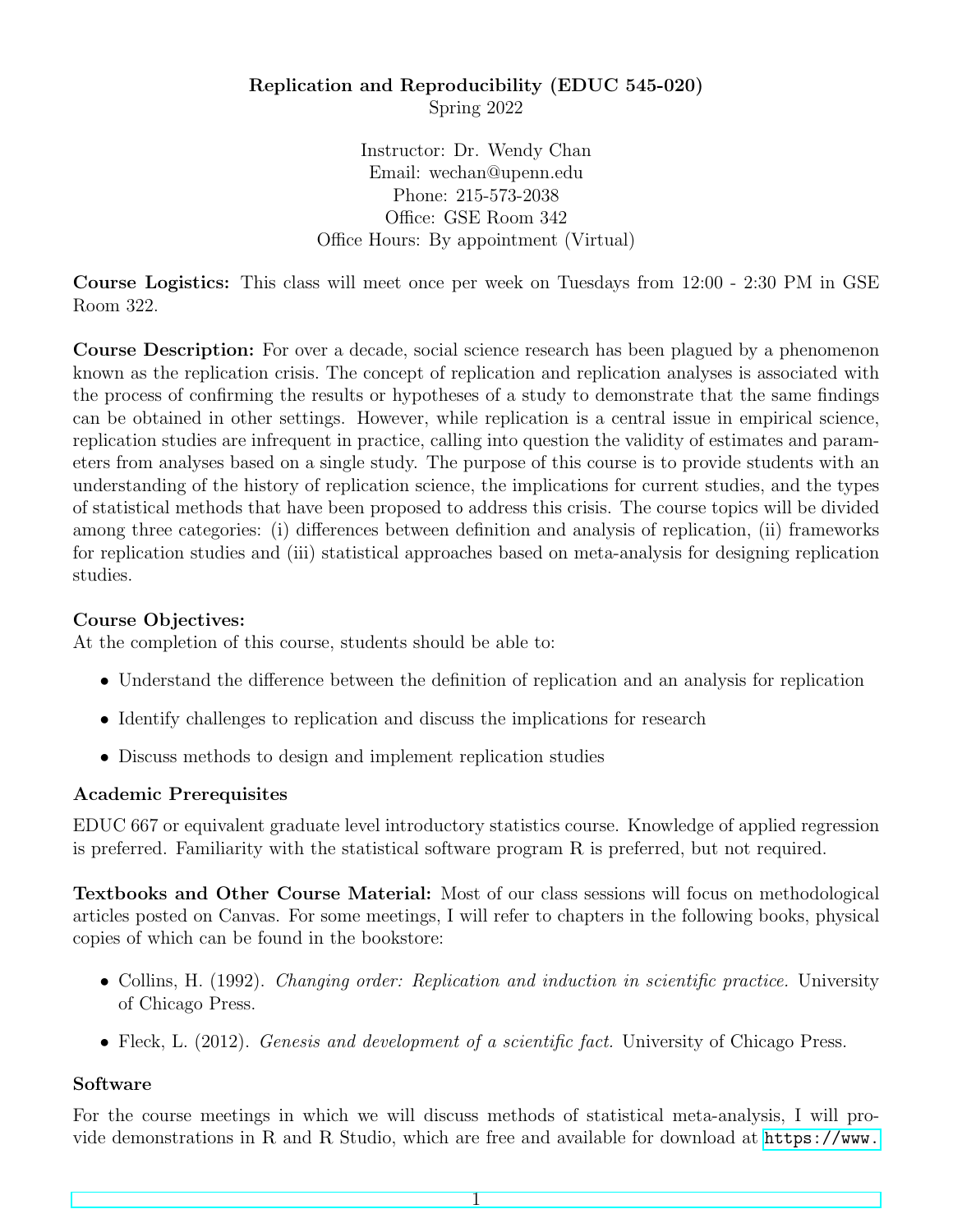[r-project.org/](https://www.r-project.org/) and <https://www.rstudio.com/>, respectively. You are welcome to use other programs such as Stata, SAS, or SPSS, but please be aware that I will not be able to troubleshoot issues related to any other software program other than R. However, many software programs, including R, have useful help forums online. If you run into computing issues, I encourage you to try searching for solutions online first as another person may have already solved it.

## Course Evaluation:

## Response to Readings (40%)

Prior to class each week, you will be asked to submit 1 - 2 questions or short comments in response to the readings. All submissions will be uploaded to the "Discussions" forum on the Canvas page for the course. These responses serve two purposes. One, they allow students to raise questions related to the concepts in each study. Two, they will be used to stimulate discussion of the readings during class.

# Replication Project and Presentation (60%)

For the final course project, each student will conduct a direct replication study. For this, I ask that you find a study for which the data are publicly available and replicate the main analysis. The study and the data can be on any topic. Write a short paper (max 10 pages) discussing the original study and the steps you took to replicate the original findings. If your replicated results do not fully mirror the original findings, discuss potential sources of the discrepancy and the implications for replication in evaluation research. During the last day of class, each student will lead a 15 - 20 minute presentation on the results of their replication study.

The following is a list of websites where students may access various types of data sets.

- 1. National Center for Education Statistics (<https://nces.ed.gov/>)
- 2. Institute for Social Science Research at the University of Michigan ([https://www.icpsr.umich.](https://www.icpsr.umich.edu/icpsrweb/index.jsp) [edu/icpsrweb/index.jsp](https://www.icpsr.umich.edu/icpsrweb/index.jsp))
- 3. New York City Clearinghouse (<https://opendata.cityofnewyork.us/>)
- 4. Chicago Data Portal (<https://data.cityofchicago.org/>)
- 5. Harvard Dataverse (<https://dataverse.harvard.edu/dataverse/socialsciencercts>)
- 6. Kaggle (<https://www.kaggle.com>)
- 7. Austin Data Clearinghouse (<https://data.austintexas.gov/>)
- 8. San Francisco Data Clearinghouse (<https://datasf.org/opendata/>)
- 9. Open Baltimore (<https://data.baltimorecity.gov>)

## Other Information:

Attendance: Students are responsible for all of the readings covered during class meetings. If you miss a class, you are responsible for obtaining any notes or summaries of the material that you missed from a classmate.

Academic Honesty: Please consult the GSE Student Handbook on the following webpage for details on expected student conduct: <http://www.gse.upenn.edu/policies/academicintegrity>. Please be sure to read the material in this document. Plagiarism or cheating of any kind will be dealt with according to University policy, which can be found at: <http://www.upenn.edu/academicintegrity>.

Communicating with me: Email is the best way to reach me. If I do not respond within 48 hours, feel free to send a follow up email.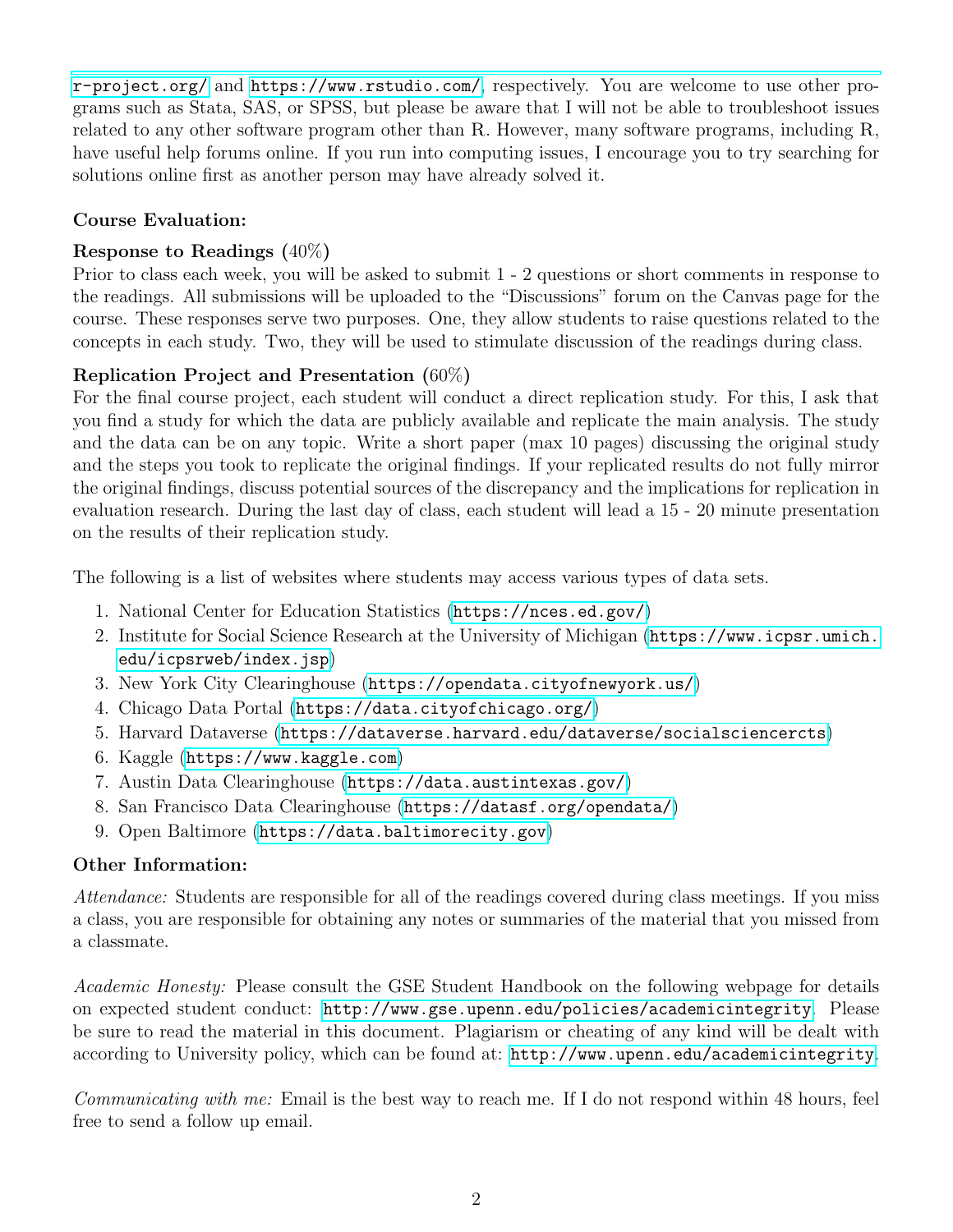| Week             | $\rm{\textbf{Date}}$ | <b>Readings and Topics</b>                                                                                                                                                                                                                                                                                                                                                                                                               |
|------------------|----------------------|------------------------------------------------------------------------------------------------------------------------------------------------------------------------------------------------------------------------------------------------------------------------------------------------------------------------------------------------------------------------------------------------------------------------------------------|
| $\mathbf{1}$     | 01/18                | Readings<br>Collins, H. (1992). Chapter 2<br>Fleck, L. $(2012)$ . Chapter 3<br><b>Topics</b><br>$\bullet$ Course Introduction<br>• History of Replication                                                                                                                                                                                                                                                                                |
| $\overline{2}$   | 01/25                | Readings<br>Schmidt, S. (2009). Shall we really do it again? The powerful concept of replication is<br>neglected in the social sciences. Review of General Psychology, $13(2)$ , 90 - 100.<br>Anderson, S.F. & Maxwell, S.E. (2016). There's more than one way to conduct a replica-<br>tion study: Beyond Statistical Significance. Psychological Methods, $21(1)$ , $1-12$ .<br><b>Topics</b><br>• Replication and the social sciences |
| $\boldsymbol{3}$ | 02/01                | Readings<br>Bollen, K. et al. (2015). Social, Behavioral, and Economic Sciences Perspectives on Robust<br>and Reliable Science. Report of the Subcommittee on Replicability in Science, National<br>Science Foundation.<br><b>Topics</b><br>$\bullet$ Defining replication                                                                                                                                                               |
| 4                | 02/08                | Readings<br>Ioannidis, J.P. (2005). Why most published research findings are false. <i>PLoS Medicine</i> ,<br>2(8), e124.<br>Hedges, L.V. (2017). Challenges in building usable knowledge in education. <i>Journal of</i><br>Research on Educational Effectiveness, 1 - 21.<br><b>Topics</b><br>• Validity of research findings                                                                                                          |

## Readings

5 02/15

Popper, K. (2002). The Logic of Scientific Discovery (2nd edition). Chapter 4. Routledge.

## Topics

 $\bullet$  Falsification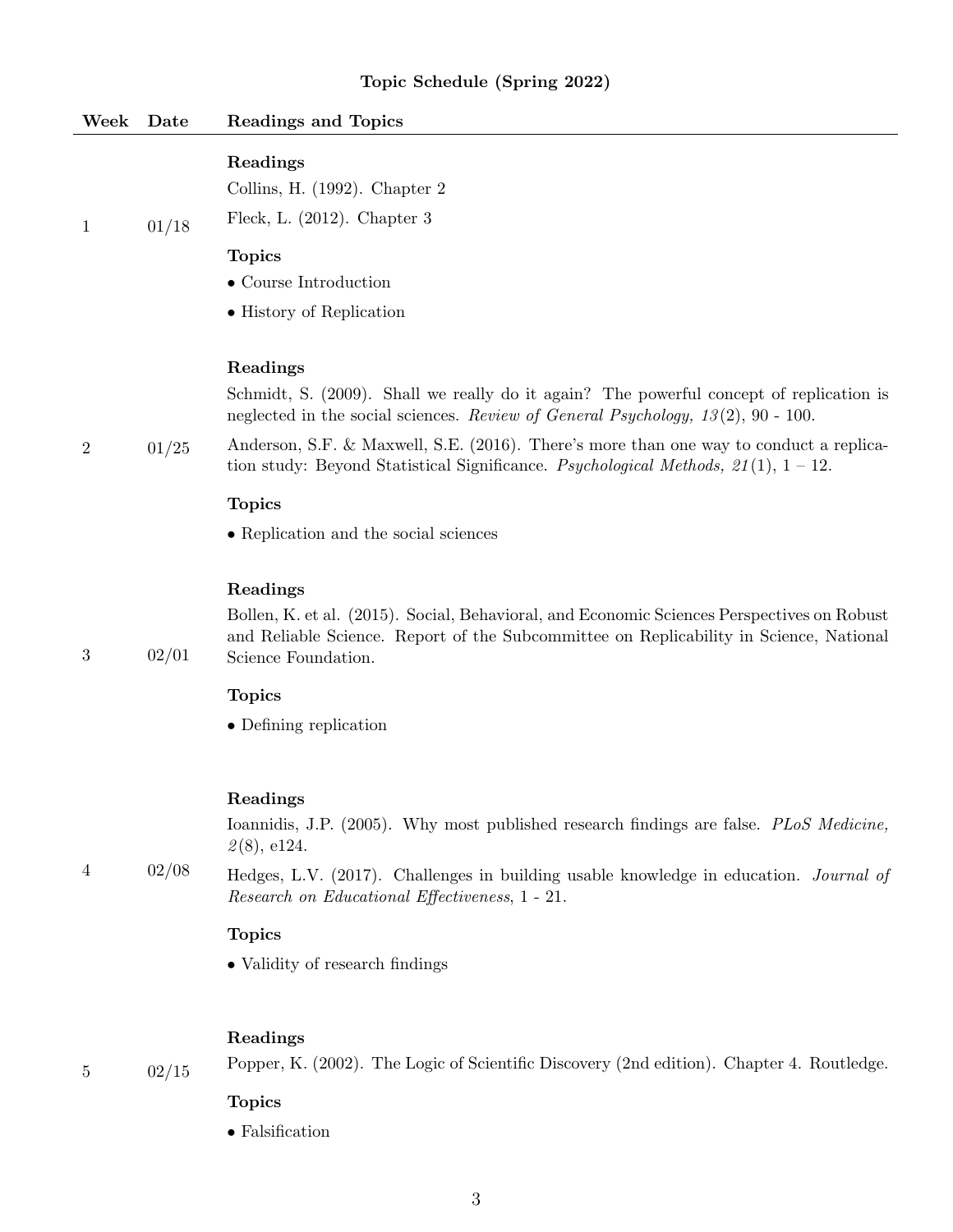Valentine, J. et al. (2011). Replication in prevention science. Prevention Science, 12, 103 – 117.

6 02/22 Farrington, D.P. et al. (2019). Advancing knowledge about replication in criminology. Journal of Experimental Criminology, 15, 373 – 396.

#### Topics

• Replication and meta-analysis

#### Readings

Hedges, L.V. & Schauer, J.M. (2019). Statistical analyses for studying replication: Metaanalytic perspectives. Psychological Methods,  $24(5)$ ,  $557 - 570$ .

7 03/01

### Topics

- Introduction to statistical meta-analysis
- Statistical meta-analysis for replication

### Readings

Steiner, P.M., Wong, V.C., Anglin, K. (2019). A Causal Replication Framework for Designing and Assessing Replication Efforts. Zeitschrift fur Psychologie,  $227(4)$ ,  $280 - 292$ .

8 03/15

9 03/22

#### Topics

- Continuation of statistical meta-analysis
- Causal replication framework

#### Readings

Wong, V.C., Anglin, K., & Steiner, P.M. (2021). Design-based approaches to causal replication studies. Prevention Science,  $1 - 16$ .

### Topics

• Causal replication studies

### Readings

10 03/29

Schauer, J.M. & Hedges, L.V. (2021). Reconsidering statistical methods for assessing replication. Psychological Methods, 26 (1), 127 - 139.

#### Topics

• Statistical methods for assessing replication